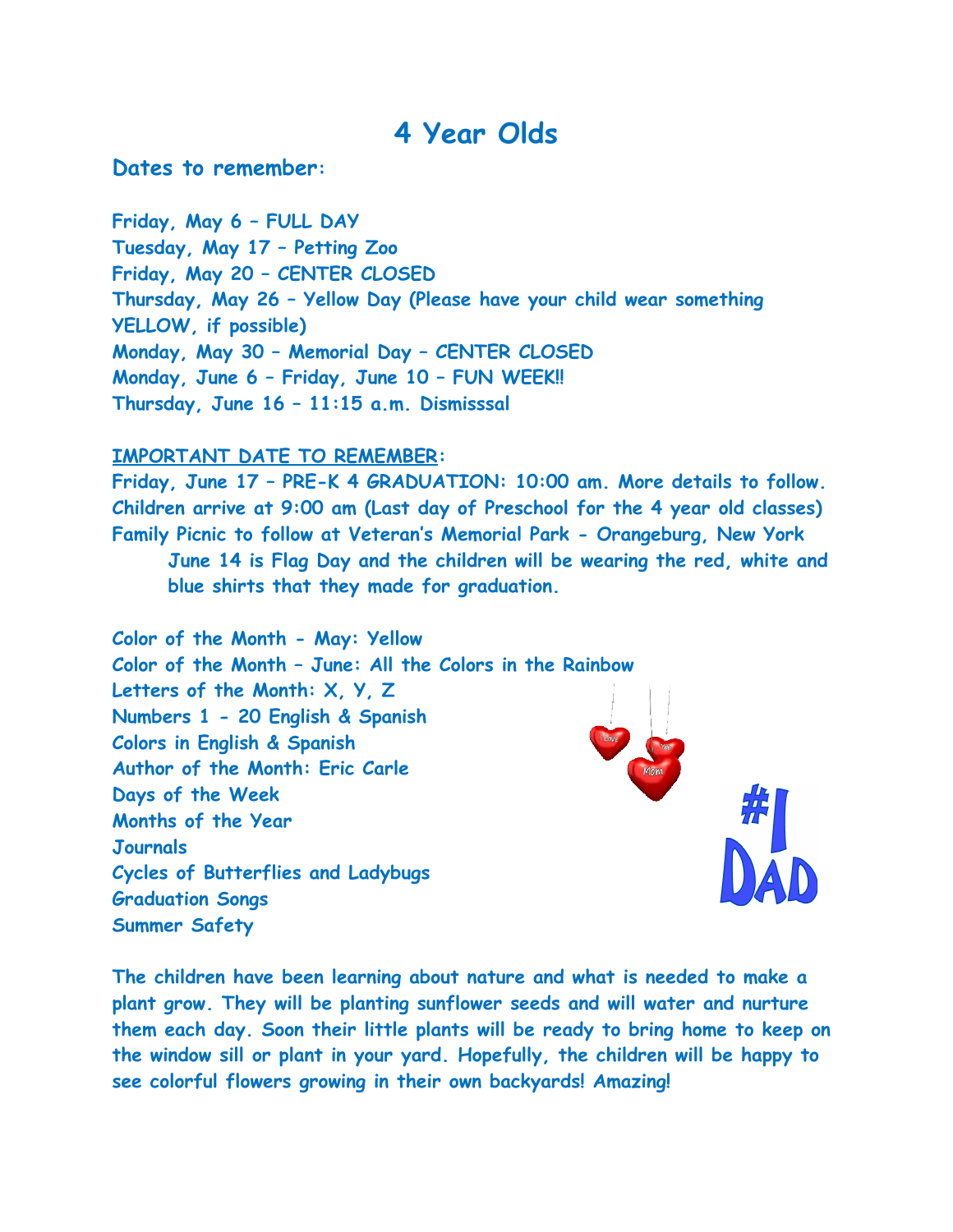**The children have almost completed the Alphabet Booklet that will be going home at the end of the year. Each child has also written and illustrated a journal. Working in the journals has been lots of fun and you will be able to see just how much your child's fine motor skills have developed. YAY! The journals will be sent home at graduation along with a Number Booklet and a Letter Booklet.**

**The children have created something wonderful to celebrate Mother's Day. We are going to take a nice walk to the Blauvelt Post Office this week for a special mailing. Be sure to check your mailbox!**



**The children will also be crafting something fabulous for their dads to celebrate Father's Day in June. Permission slips will be sent home before our walk to the post office to send the Father's Day mailing. On our way back, we will be stopping at Louie's for ice cream for a well-deserved treat. Yummy!** 

**We have fun at preschool every day, but the week of June 6-10 will be designated "FUN WEEK!" We are preparing many fun activities. More information will follow in the coming weeks so keep your eyes open for the schedule.**

**We can hardly believe it, but we have started practicing songs so that the children can show you what they've learned and dazzle you at our PreK-4 Graduation on Friday, June 17. Mark your calendars! More details to follow so keep checking email and your child's folder. If you haven't already done so, please send in a white t-shirt for your child to decorate for graduation. The t-shirt should have your child's name on it and should be sent in a Ziploc bag also labeled with your child's name.**

**We would like to take this opportunity to thank all of you for your support and cooperation throughout this pre-k year. You are an amazing group of parents and an important part of the St. Catharine Early Childhood Center Family. Your cooperation and support have helped to make this a fun year for your child. A special "THANK YOU" to our fabulous class parents: in the Rainbow Room – Steven Finn (Liam's dad) and in the Red Room – Finelle Pineda (Logan's mom). They have been so helpful throughout the year. You are the BEST!**